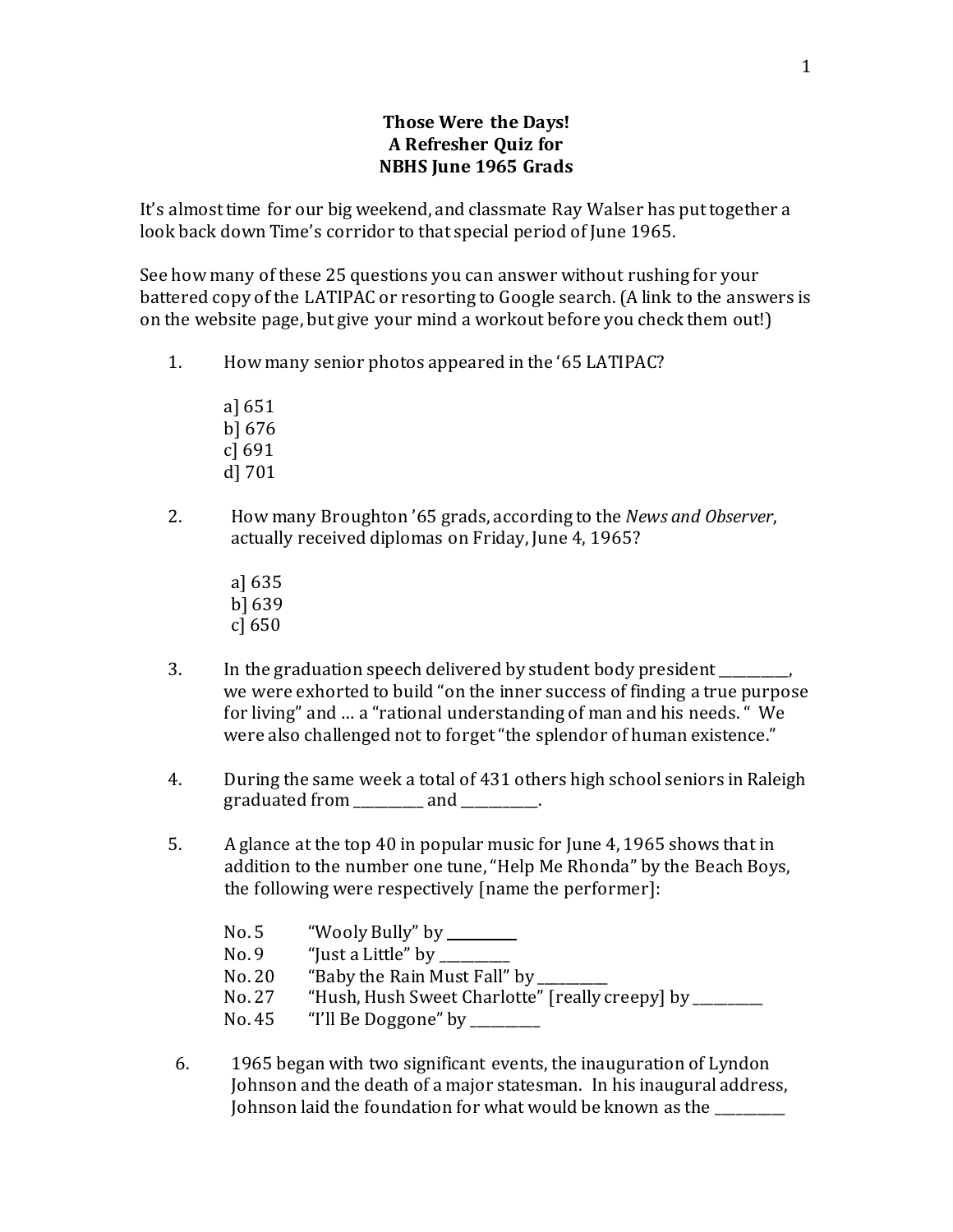\_\_\_\_\_\_\_\_\_\_, an effort to address poverty and heal racial divisions. On January 30, this towering and inspirational world leader \_\_\_\_\_\_\_\_\_\_ died at the age of 90.

- 7. During the Gemini IV mission (June 3-7), Astronauts James A. McDivitt and Edward White were the first Americans to:
	- a] experience weightlessness.
	- b] dock with another space platform.
	- c] perform extravehicular activity.
	- d] eat dehydrated space food.
- 8. The Governor of North Carolina in June 1965 was \_\_\_\_\_\_\_\_\_\_\_ , and the Lieutenant Governor was Theorem Corea
- 9. Which two of these prominent U.S. political figures also graduated from high school in June '65?
	- a) George W. Bush
	- b) Bill Clinton
	- c) Hillary Clinton
	- d) Al Gore
	- e) Mitt Romney
- 10. The Speaker Ban Law was designed to keep the following off campuses of North Carolina state colleges and universities:
	- a) Civil Rights activists
	- b) Communists
	- c) Ku Klux Klansmen
	- d) None of the above.
- 11. Bel Kaufman's entity was the number one fiction best seller according to the New York Times on June 5, 1965.
- 12. The tallest building in Raleigh in 1965 was \_\_\_\_\_\_\_\_\_\_\_\_\_\_\_\_\_\_\_\_\_\_\_. The second tallest?
- 13. In the summer of 1965, Raleigh hosted a professional baseball team. They were known as the Raleigh  $\qquad \qquad$ .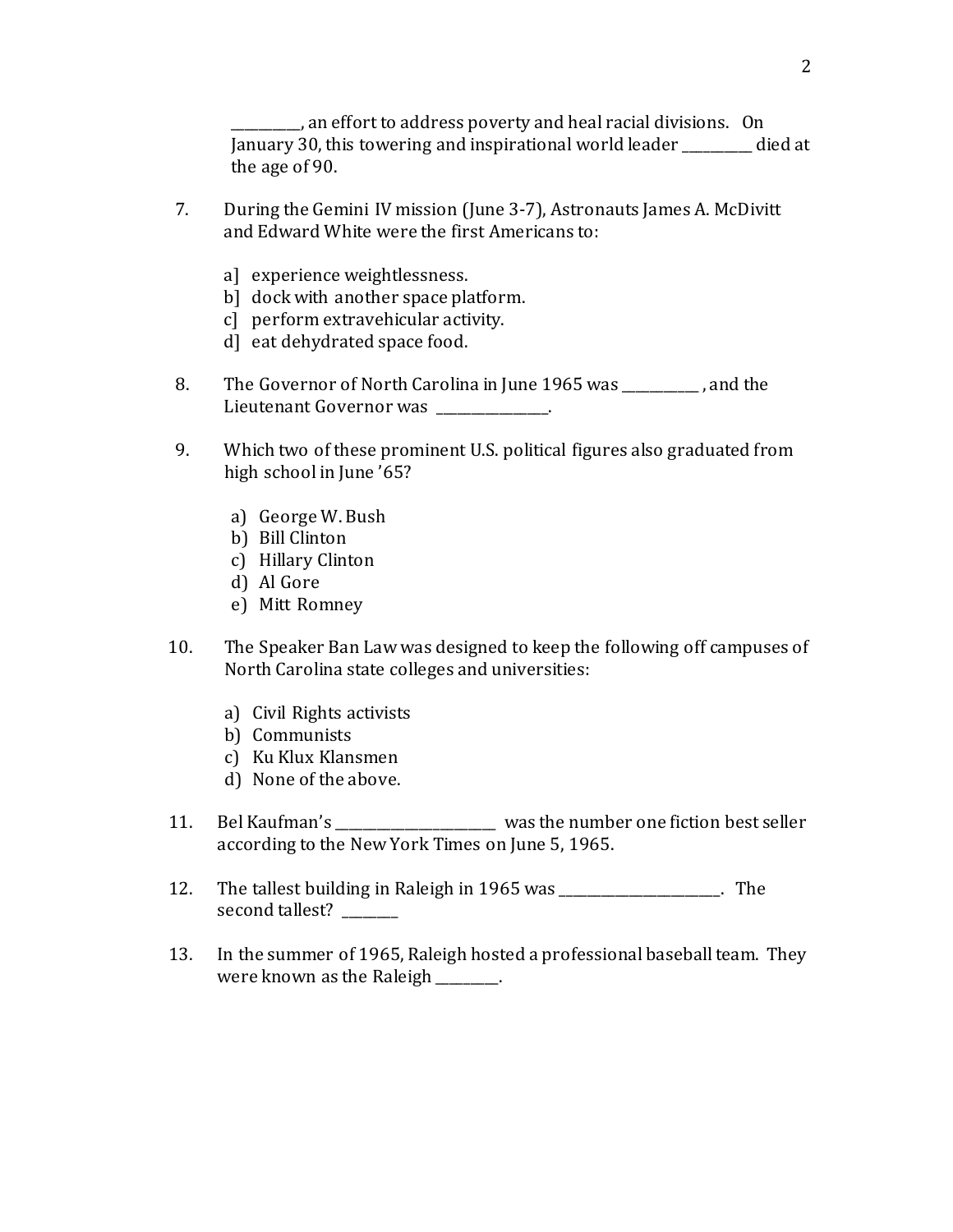

- 14. Where would we have been without Beach Music? Name the groups who crooned these classic favorites of our days.
	- a] "What Kind of Fool Do Think I Am?" by \_\_\_\_\_\_\_\_
	- b] "I Love Beach Music" by \_\_\_\_\_\_\_\_\_\_<br>c] "Double Shot" by \_\_\_\_\_\_\_\_\_\_
	- c] "Double Shot" by \_\_\_\_\_\_\_\_\_\_

\_\_\_\_\_\_\_\_\_\_\_\_\_.

- d] "Shama Lama Ding Dong" by \_\_\_\_\_\_\_\_\_\_\_
- e] "Give Me Just a Little More Time" by \_\_\_\_\_\_\_\_\_\_\_
- 15. \_\_\_\_\_\_\_\_\_\_\_\_\_\_\_\_\_\_\_\_\_\_\_ was President of France.



16. The first dome, multi-sports stadium opened in 1965 in this city:



17. Given our penchant for rock, folk and beach music we may have overlooked this entertainment hotspot and club on Poole Road featuring the country/hillbilly music of Raleigh legend \_\_\_\_\_\_\_\_\_\_\_\_\_\_\_\_\_\_\_\_\_\_\_\_\_\_\_\_\_\_\_\_\_\_\_\_.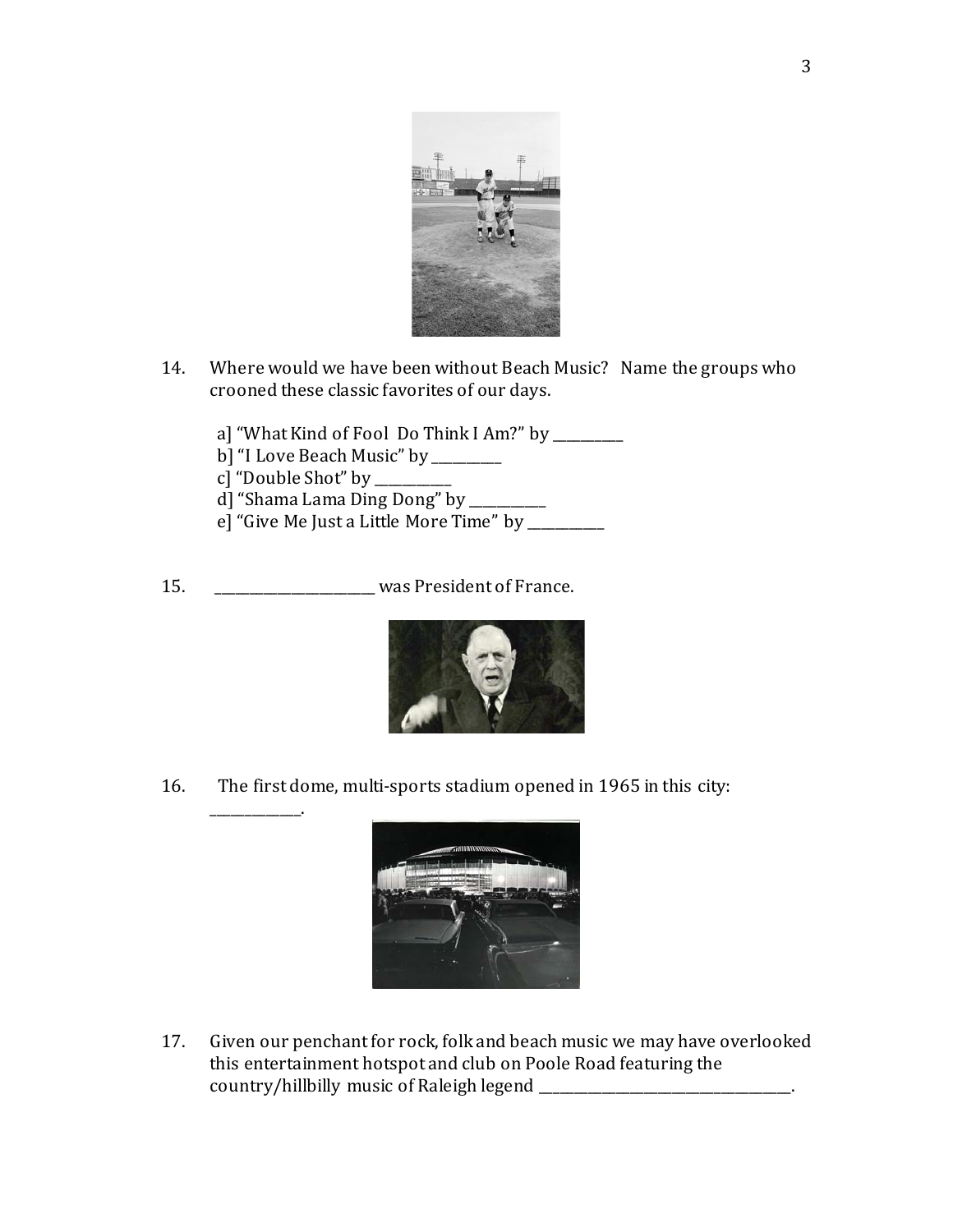- 18. In March 1965, the Reverend Martin Luther King led a massive "freedom walk" from this racially embattled city \_\_\_\_\_\_\_\_\_\_\_\_ to the state capital in
- 19. Known for social satire, the cartoonist \_\_\_\_\_\_\_\_\_\_\_\_ was at the peak of popularity in 1965.

\_\_\_\_\_\_\_\_\_\_\_\_\_\_\_\_\_\_.



- 20. The NCAA football champion for 1964-65 was \_\_\_\_\_\_\_\_\_\_\_\_\_\_\_\_ and the NCAA basketball champion was \_\_\_\_\_\_\_\_\_\_\_\_\_\_\_\_\_\_\_\_\_\_\_\_\_.
- 21. How we've changed: six other 1965 Grads you may recognize: